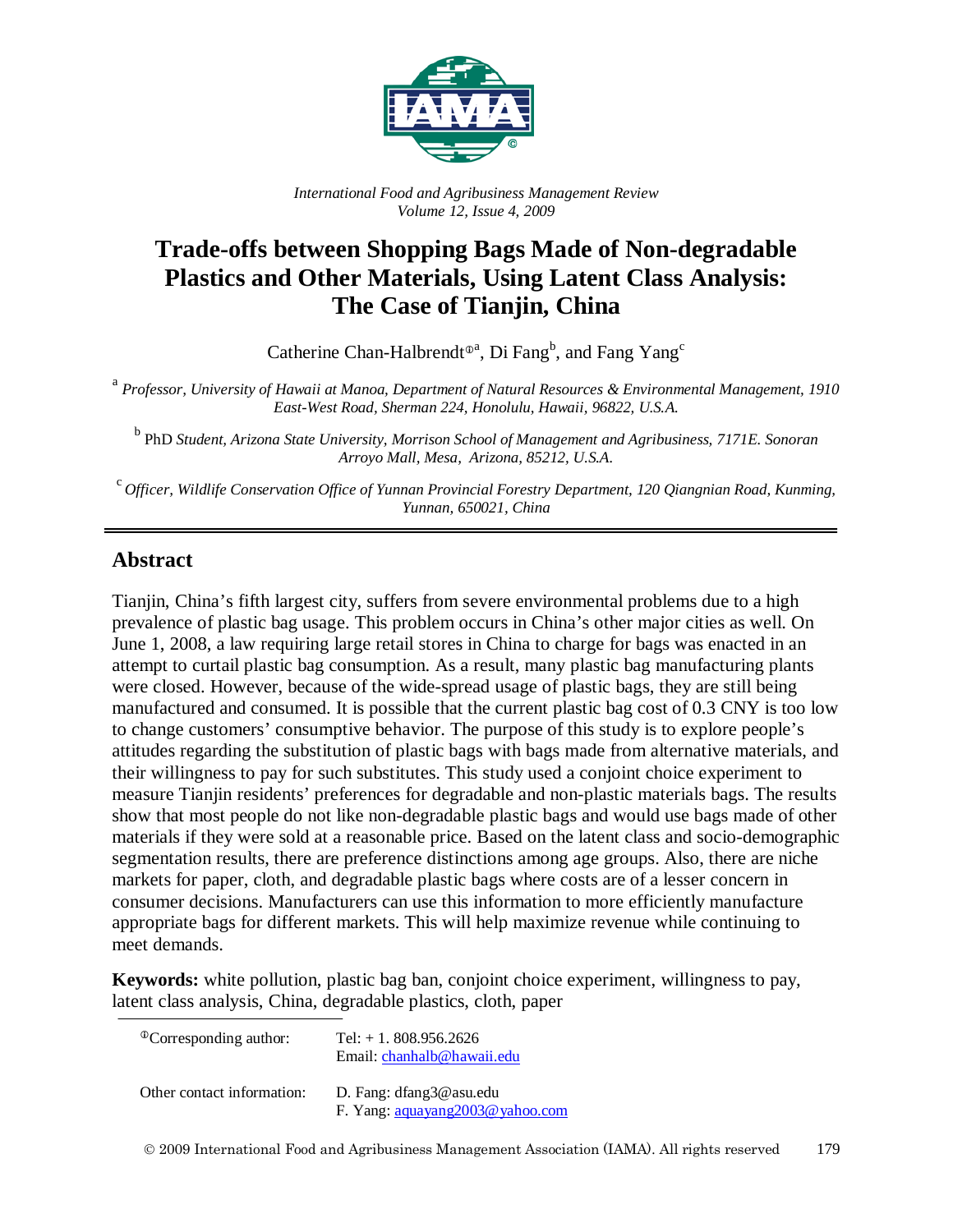## **Introduction**

Pollution from the over-use of plastic bags is extremely damaging to the environment. These bags are costly to recycle, pose a danger to wildlife and take over 300 years to photo-degrade in a landfill. Plastic bags first came into use in the developed world during the 1980s. Now a worldwide problem, they have become very popular with consumers in developing countries, as they are cheap, strong, lightweight, and functional. Users perceive them as a clean way of carrying food and other items (Worldjute.com). It has been estimated that around 500 billion plastic bags are used worldwide every year. Only about one in 200 of these is recycled. Discarded plastic bags produce numerous harmful effects. They release toxins into the environment, stay in landfills for hundreds of years while breaking down, and they get into our food supply when animals ingest the plastics. Furthermore, the toxic chemical ingredients needed to make plastic produce pollution and the energy needed to manufacture and transport the disposable bags creates additional greenhouse gas emissions.

As knowledge of environmental pollution grows, prohibiting or discouraging the use of plastic bags has become a global imperative. As early as 1994, a number of countries began introducing legislation to ban the use of plastic bags. France unanimously passed a law in 2005 to ban all non-biodegradable plastic bags by 2010 (Environment Daily 1962, 2008). In 2006, Italy also passed a similar law banning the use of non-biodegradable bags. In densely populated Hong Kong, the government promoted a hugely successful 'No Plastic Bag Day' campaign in 2006. Participating retailers recorded an over 40% decrease in plastic bag usage (China Daily 2006). On March 28, 2007, San Francisco's City Council became the first U.S. city to ban the use of plastic bags at large supermarkets (Nzherald.co.nz. 2007).

In China, home to one-fifth of the world's population and a fast growing economy, the consumption of plastic bags per capita is expected to grow exponentially in coming years. Unless China begins to curtail its widespread consumption or finds alternative to plastic bags, the worldwide environmental implications could be devastating. There are a number of remedial measures, which could be taken to offset consumption of plastic shopping bags. These include: reusing plastic bags, choosing biodegradable alternatives, or using reusable cloth or paper bags (Googobits.com 2009).

## **Background**

Thin plastic bags are commonly used in China. In 2007, China's supermarkets reported consumption of 50 billion plastic bags (China Packaging Industry 2008). They are so common that the sight of plastic bags everywhere has led to the creation of the phrase *bai se wu ran,* or "white pollution", due to the most common color for plastic bags. Plastic bags are made from petroleum, a non-renewable resource. According to a survey by the China Plastics Processing Industry Association, manufacturing one billion super-thin sacks per day for one year requires 37 million barrels of oil (Zaleski 2008). To prevent this white pollution, the Chinese government has launched a campaign to slow down demand for plastic bags. Since June 1, 2008, China has banned the production of super-thin plastic bags (defined as less than 0.025 mm or 25 microns thick) and has banned supermarkets and larger retailers from giving out free plastic bags (Notice of the State Council on limiting production, sales and use of plastic bags, 2008). It is predicted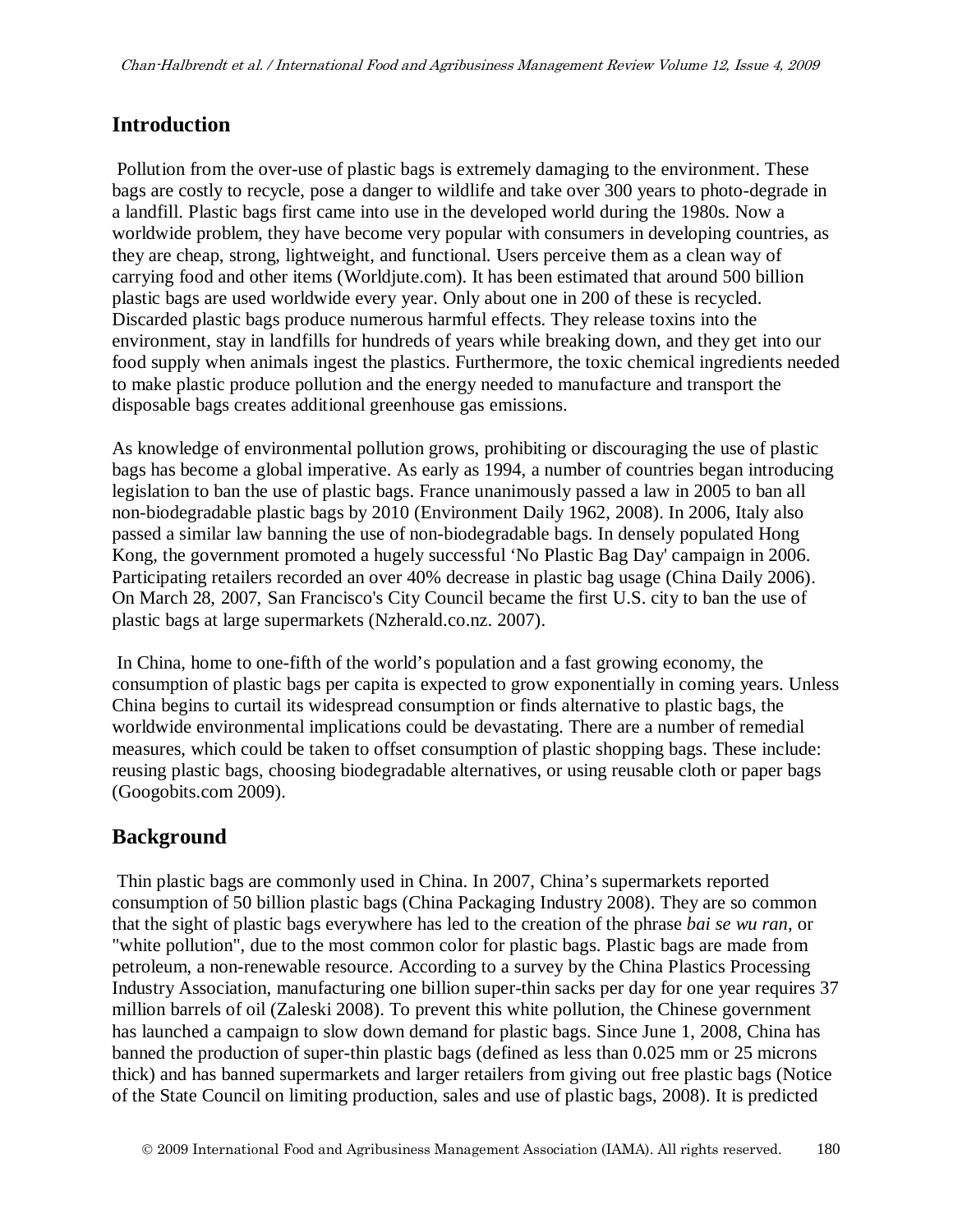that the ban will effectively drop consumption by two-thirds (Sohu.com 2008). However, some experts argued that the prediction is far too optimistic because shoppers are still willing to pay for them at the current price of 0.3 Chinese Yuan (CNY) per bag. This is very cheap, considering that cloth bags can cost as much as 3.0 CNY. Additionally, the price demand for plastic bags is quite inelastic. According to Dr. Atiq Rahman, Director of the development think tank Bangladesh Center for Advanced Studies, "The trouble is [that] the plastic bag has become an integral part of life. We have learned [from Bangladesh's experience] that to say absolutely no to them is not an option. Most supermarkets and small shops now use paper bags, but there is still a demand for the very flimsy, thin plastic ones." (Vidal 2008). Experiences from Bangladesh and other countries show that charging for plastic bags and banning production might not totally stop the use of plastic bags. Furthermore, the ban also creates negative economic consequences. China's largest producer, Huaqiang Company, has already discontinued all manufacturing operations and closed down many small factories which produce plastic bags, resulting in the lay-off of many employees (SolveClimate.com 2008). Critics of banning plastic bags question whether substituting with bags made out of biodegradable or other materials will ever deliver net substantial environmental, social or economic benefits. However, perhaps with information on consumer willingness to pay for alternative-material bags, entrepreneurial bag manufacturers could be attracted to lessen the economic upset created by a ban on free plastic bags. Clearly, if 1.3 billion Chinese people continue to use plastic bags on a regular basis, there will be dire consequences on China's environment, as there already is in the major cities of Beijing, Shanghai, Guangzhou and Tianjin. Actions must be taken to reverse this destructive trend, before its impacts become irreversible.

## **Objectives**

The objective of this study is to determine consumer preferences for shopping bags made from alternative materials and to determine the tradeoffs among the important purchasing attributes for the purchaser of these alternative-material bags. Specifically, these research objectives are: (1) to evaluate the attributes of shopping bags which are important to consumers, (2) to determine the socio-economic demographics which might affect their buying preferences, and, (3) to discuss the results and marketing implications. To accomplish the objectives, a survey was conducted to ascertain consumer preferences for bags made of alternative materials and to see which combination of price and other bag attributes are preferred by consumers. This information can assist the manufacturers in producing more environmentally acceptable, yet still profitable bags. To accomplish the objectives of the study, we: (1) developed a conjoint choice experiment survey to collect data on consumer preferences, (2) conducted the survey and collected data from several markets in Tianjin, (3) analyzed the data with latent class method and, (4) made conclusions and examine the implications.

## **Method**

In this study, we used a Conjoint Choice Experiment (CCE) to find out Tianjin consumer preferences for different types of shopping bags. The following paragraphs summarize previous studies using CCE and describe how the design of the CCE was developed.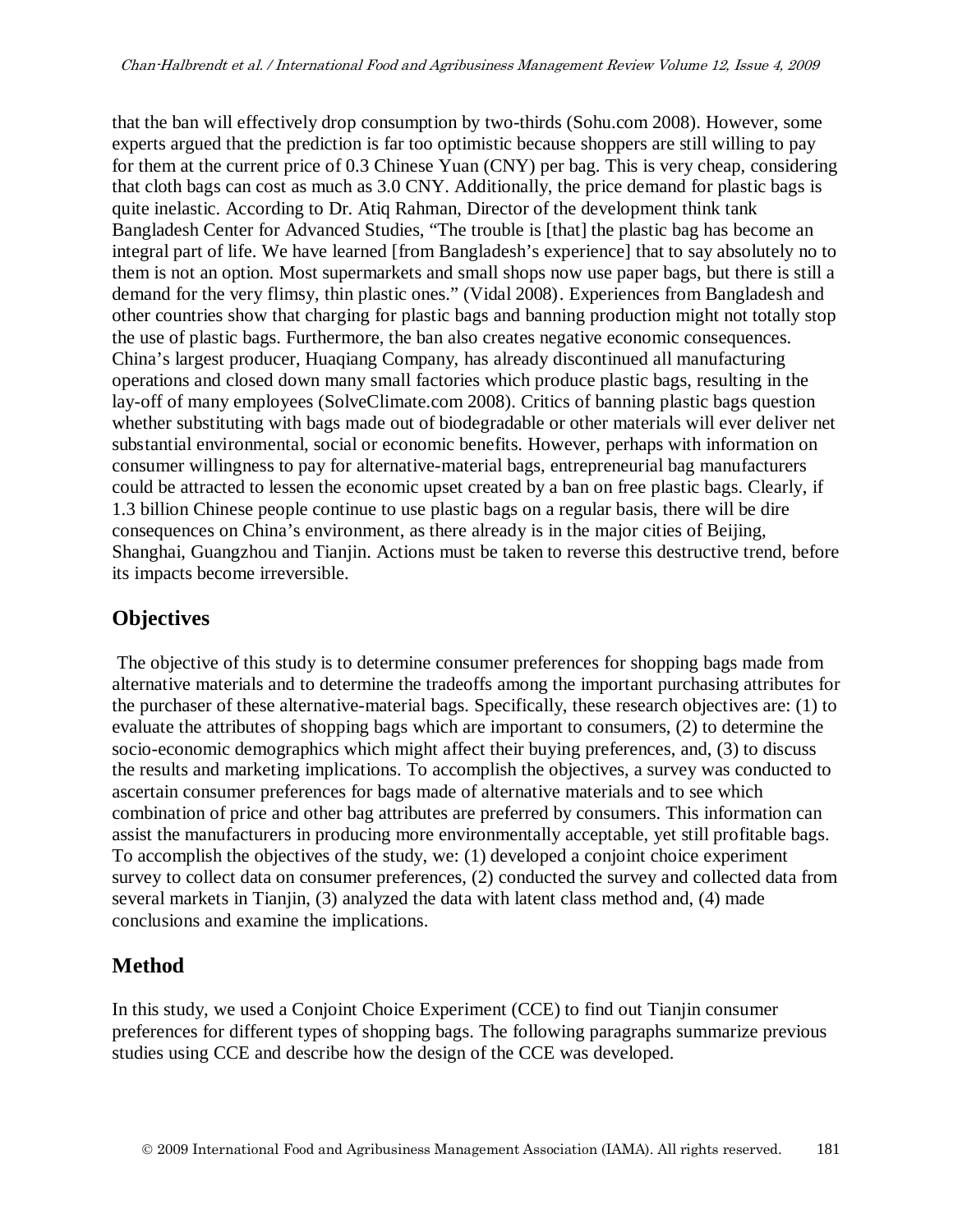# **Conjoint Choice Experiment (CCE)**

We used a conjoint choice experiment for this study. The CCE technique was initially developed by Louviere and Woodworth (Louviere and Woodworth 1983). As an empirical method, CCE originated in market research and transportation literature and has only relatively recently been applied to other areas, such as the environmental studies discipline (Hensher 1994). Since the mid-1990s CCE has been increasingly applied to various environmental problems. It has been used for valuating environmental amenities such as recreational moose hunting in Canada (Adamowiczet al., 1994; Boxall et al., 1996), woodland caribou habitat enhancement in Canada (Adamowicz, et al. 1996), preferences for deer stalking trips in Scotland (Bullock, et al., 1998), and remnant vegetation in Queensland (Blamey et al. 1999). A summary of environmental applications is given in Hanley, Mourato, and Wright (Hanley et al., 2001).

The CCE technique is based on the idea that any good can be described in terms of its attributes or characteristics, and levels of these attributes. In our case, the attributes of alternative materials shopping bags are: costs, materials used to make the bags, number of times a bag can be reused, and the length of time it takes a bag to degrade naturally in the environment. The potential impacts from changing these attributes might influence purchasing decisions. Using CCE can tell us which attributes are significant determinants of the values people utilize when purchasing shopping bags. This information also tells us their willingness to pay for bags made with alternative materials. With this information, bag manufacturers can decide whether it is profitable to make bags using alternative materials instead of plastic.

# **Why Choose the Conjoint Choice Experiment (CCE)?**

This study was conducted through a survey of Tianjin residents (approximate population 10 million) in China using a conjoint choice experiment method to elicit willingness to pay for alternatives to plastic bags. A conjoint choice experiment approach directly asks for respondents' preferences based on a set of structured survey questions. The approach measures the value of environmental goods and services by asking about hypothetical scenarios and their valuations such as alternative bag materials and shorter times for a bag to degrade in nature. A relatively new concept in environmental valuation, a conjoint choice experiment is an evolved form of the more traditional conjoint analysis introduced in the 1980's. While the traditional conjoint analysis presents all the choices to respondents at one time, in conjoint choice experiment models, respondents typically are asked to evaluate two profiles at a time with varying levels on each attribute. It then asks the respondent to pick the profile that they would most prefer from that set (Chan-Halbrendt et al. 2007).

### *Experimental Design of CCE*

Table 1 shows the design stages of a CCE (Cattin and Wittink 1982; Green and Wind 1975; Halbrendt et al., 1991).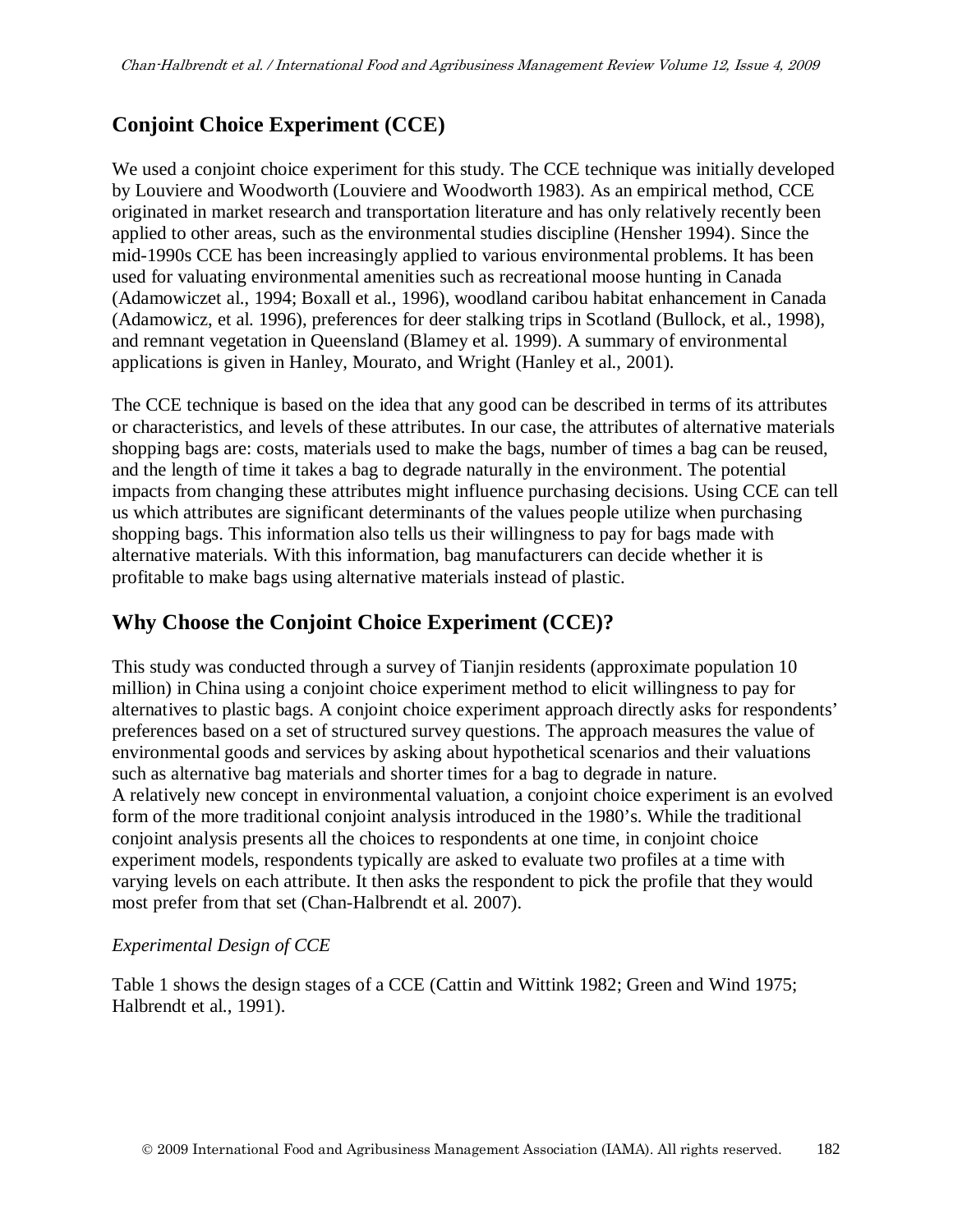| <b>Stage</b>                                       | <b>Table 1.</b> Design and Estimation brages for a Conjoint Choice Experiment<br><b>Description</b>                                                                                                                                                                                                                                                                                                                                                                                                                                           |
|----------------------------------------------------|-----------------------------------------------------------------------------------------------------------------------------------------------------------------------------------------------------------------------------------------------------------------------------------------------------------------------------------------------------------------------------------------------------------------------------------------------------------------------------------------------------------------------------------------------|
| 1 Selection of<br>attributes                       | Selection of relevant attributes related to purchasing shopping<br>bags. This is done through expert interviews and literature<br>review. The interviews also help to identify the possible<br>environmental impacts (attribute outcomes) important to<br>respondents associated with using bags made of different<br>materials, as well as the monetary cost of the bag.                                                                                                                                                                     |
| 2 Assignment of attribute levels                   | After identifying the important attributes, the range of each<br>attribute is determined through literature review and expert<br>interviews. The levels should be realistic, practically<br>achievable, and span the range over which we expect<br>respondents to have preferences.                                                                                                                                                                                                                                                           |
| Choice of experimental<br>3 <sup>1</sup><br>design | Statistical design theory is used to combine the levels of the<br>attributes into a number of alternative program profiles to be<br>presented to respondents. Depending on how many choice sets<br>and/or profiles are included in the experiment, one can have<br>either complete or fractional factorial designs. In our case, we<br>have a fractional factorial design to reduce the number of<br>attribute level combinations while allowing the efficient<br>estimation of the effects of the individual attributes ('main<br>effects'). |
| 4 Construction of choice sets                      | Using a software program, the profiles identified by the<br>experimental design are then paired and grouped into choice<br>sets to be presented to respondents. In our study we used a<br>program purchased from Sawtooth Software, Inc.                                                                                                                                                                                                                                                                                                      |
| 5 Method of collecting<br>preference data          | Choice of administering the survey either by face-to-face<br>interviews or by mail surveying is dependant on the<br>complexity of the topic and project budget. This study chose<br>face-to-face interviews as this survey approach is better for<br>enhancing respondents understanding.                                                                                                                                                                                                                                                     |
| 6 Data estimation                                  | Decide on the choice of the estimation method to achieve<br>project objectives. One can use traditional logit analysis or<br>latent class approach. In our study, we chose a latent class<br>approach, as we believe this is a more appropriate estimation<br>tool when dealing with people generally of heterogeneous<br>backgrounds.                                                                                                                                                                                                        |

|  |  | Table 1. Design and Estimation Stages for a Conjoint Choice Experiment |
|--|--|------------------------------------------------------------------------|
|  |  |                                                                        |

Literature reviews and interviews were conducted in order to identify the important attributes consumers consider when substituting plastic bags and the levels of those attributes. Literature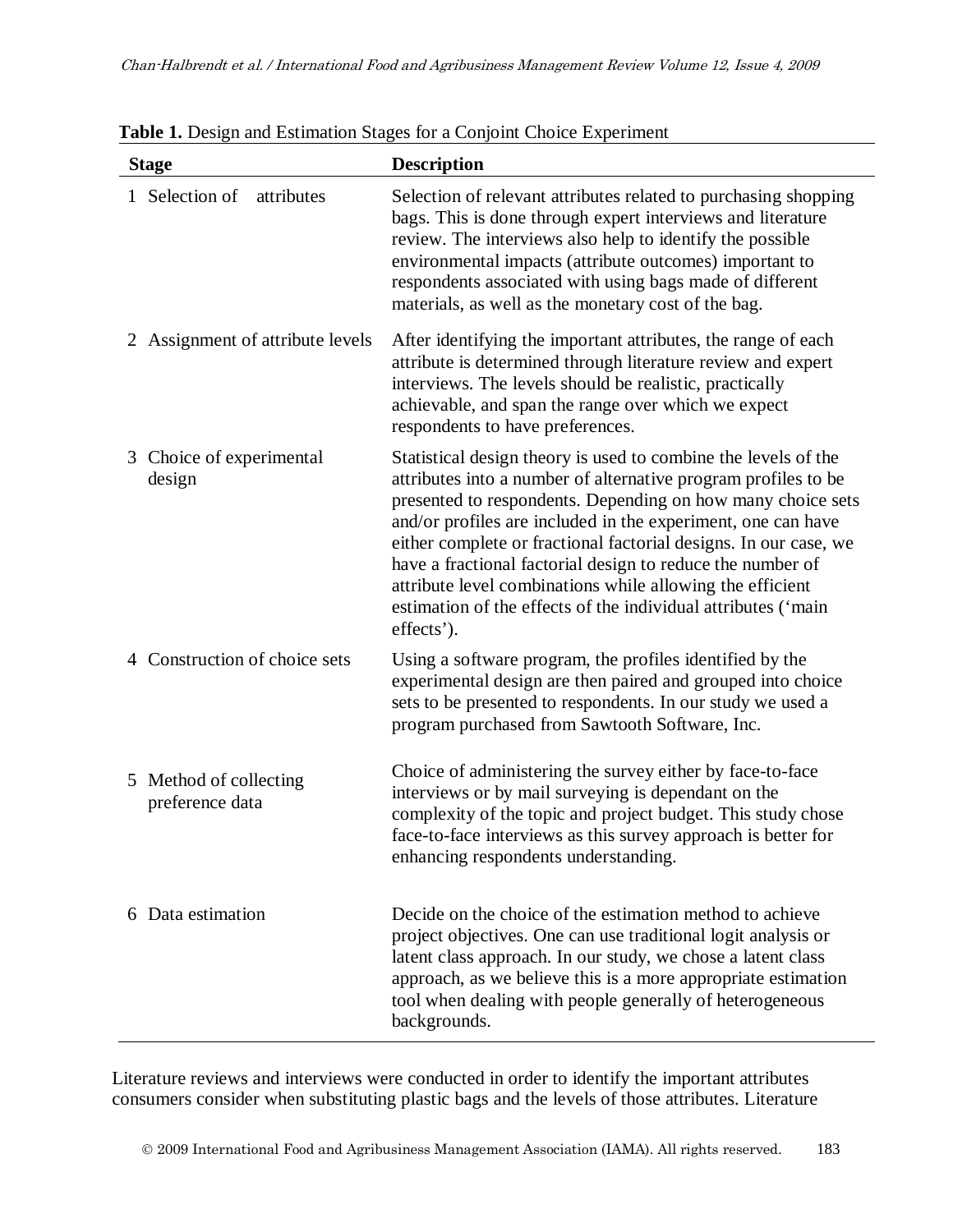reviews involved reading papers in the relevant field and searching information on the Internet. In-depth interviews involved discussion with randomly selected residents. The first step of our CCE design was to find the product attributes and levels. Studies such as Tang et al., (Tang et al. 2003) and Wang and De (Wang and De 2008) have shown that attributes such as materials, costs, number of reuse times, degradable period and extent of damage to the environment are important factors for consumers when they make their shopping bag choices. After an extensive literature review and interviews, the four most important attributes selected were: (1) type of material used to make the shopping bags, (2) cost of a single, medium sized bag (which holds approximately 6 kilograms) (3) number of times the bag can be reused, and (4) how long it takes for the bag to degrade naturally in a landfill. The rationale for these attributes was as follows:

- *1. Material.* Through the literature review (Tang et al., 2003) and direct observation in the city, we have decided on four types of material: non-degradable plastic, degradable plastic (distinguished from non-degradable bags by a logo), paper, and cloth.
- *2. Cost.* Cost is a vital economic factor that often affects consumer decision making. When deciding on the levels of this attribute, the researchers collected the prices of plastic, paper, and cloth bags from many large supermarkets and retail stores. The average price per bag ranged from 0.3 to 3.0 CNY. Supermarkets in Tianjin currently charge 0.3 CNY for a medium-sized plastic bag. A cloth bag of comparable size costs 3.0 CNY, and a paper bag costs about 1.5 CNY. Thus, the levels used for this study are 0.3, 1.5 and 3 CNY per bag.
- *3. Number of times a bag can be reused.* The levels of this attribute were determined by randomly interviewing 30 consumers in Tianjin city. Interviewers asked random consumers how many times they use each kind of bag (non-degradable and degradable plastics, cloth, and paper) before they throw it away, and the answers were mostly 1, 5 and 30 times. For this study, the levels selected were 1, 5, and 30 times.
- 4. *Degradation time for bag materials*. How long it takes a certain material to degrade was identified as an important environmental attribute through the literature review. Degradable plastics, paper and cloth degrade in the natural environment between 45 to 90 days (Tang et al. 2003). Non-degradable plastics take a much longer time to degrade. Therefore, the chosen levels for this attribute were: 0.125, 0.25 and 100 years (representing long term persistence).

| <b>Attributes</b>  | <b>Levels</b>               |                        |           |       |
|--------------------|-----------------------------|------------------------|-----------|-------|
| Material           | Non-degradable<br>plastics  | Degradable<br>plastics | Cloth     | Paper |
| $Cost/bag$ (CNY)   | 0.3                         | 1.5                    | 3         |       |
| Times to reuse     |                             | 5                      | 30        |       |
| Degradation (year) | $0.125(1.5 \text{ months})$ | $0.25$ (3 months)      | 100 years |       |

|--|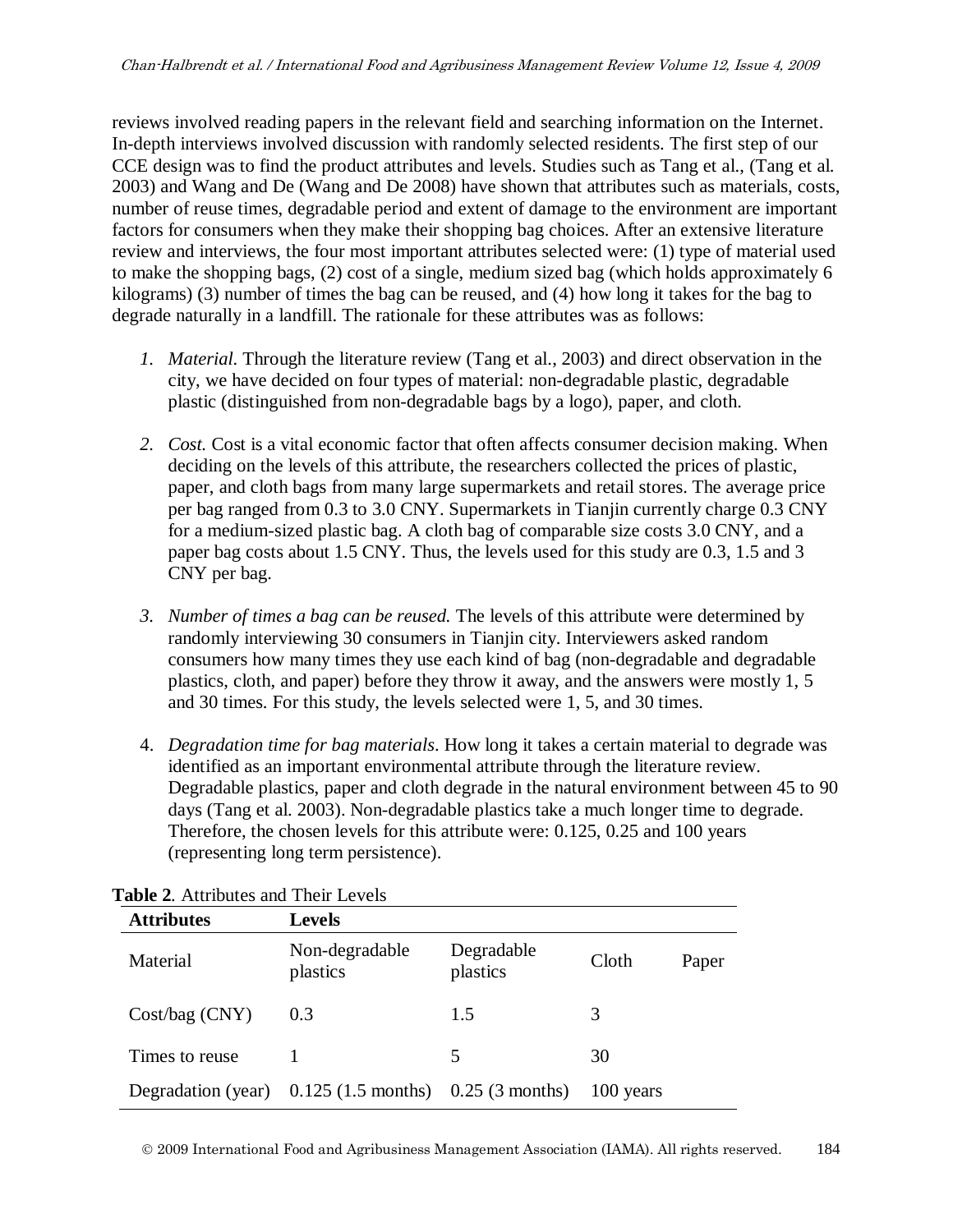The third and fourth stages of designing the CCE involve choice of experimental design and construction of interview questions to be presented to survey respondents. Program profiles are constructed by selecting one level from each attribute and combining across all attributes. In this study, there are four attributes, of which one has four levels (bag material), and the rest have three levels each. Thus, the number of possible profiles totaled 4x3x3x3 or 108. A complete factorial design would use all the 108 profiles, which is undesirably difficult for respondents to evaluate. Instead, a fractional factorial design was utilized. A fractional factorial design is a sample of attribute levels selected from a full factorial design without losing information, to effectively test the effects of the attributes on respondent's preference (Halbrendt et al. 2007). The most commonly used method of constructing fractional factorial design in conjoint measurement is the orthogonal array. Orthogonal arrays build on Graeco-Latin squares by developing highly fractionated designs in which the scenario profiles are selected so that the independent contributions of all main effects are balanced, assuming negligible interactions (Green and Wind 1975). This study constructed different profiles based on degrees of freedom requirements to estimate all of the main effects within the orthogonal design (Louviere 2000). From all possible profiles, pairs of profiles were randomly developed and separated into 7 sets with 12 pairs each using software developed by Sawtooth, Inc. Having only 12 pairs to evaluate from ensure the duration of the surveying exercise does not adversely impact a respondent's responses.

For data collection, the designed experiment was carried out. All seven sets were administered in approximately equal proportion (i.e. each set to about 30 of the 205 respondents). Respondents were then presented with one set of 12 pairs of profiles from which to make their choices. The experiment requires respondents to choose one product profile from each pair. Table 3 shows an example of a pair of product profile scenarios from which the respondents chose.

| <b>Attributes</b>         | Program A               | <b>Program B</b>  |
|---------------------------|-------------------------|-------------------|
| Material                  | Non-degradable plastics | Cloth             |
| $Cost/bag$ (CNY)          | 0.3                     | 3.0               |
| Number of Times to Reuse  |                         | 10                |
| Degradation Period (year) | 100                     | $0.25$ (3 months) |

**Table 3.** Example of a Pair of Product Profile Scenarios

## **Data Collection**

### *Survey Location*

Tianjin is a modern industrialized city typical of Chinese urban areas. International tourist influence is less than in other metropolitan cities such as Beijing and Shanghai. The survey was conducted mainly in supermarkets and vegetable and fruit markets, and respondents consisted of a random selection of Tianjin residents.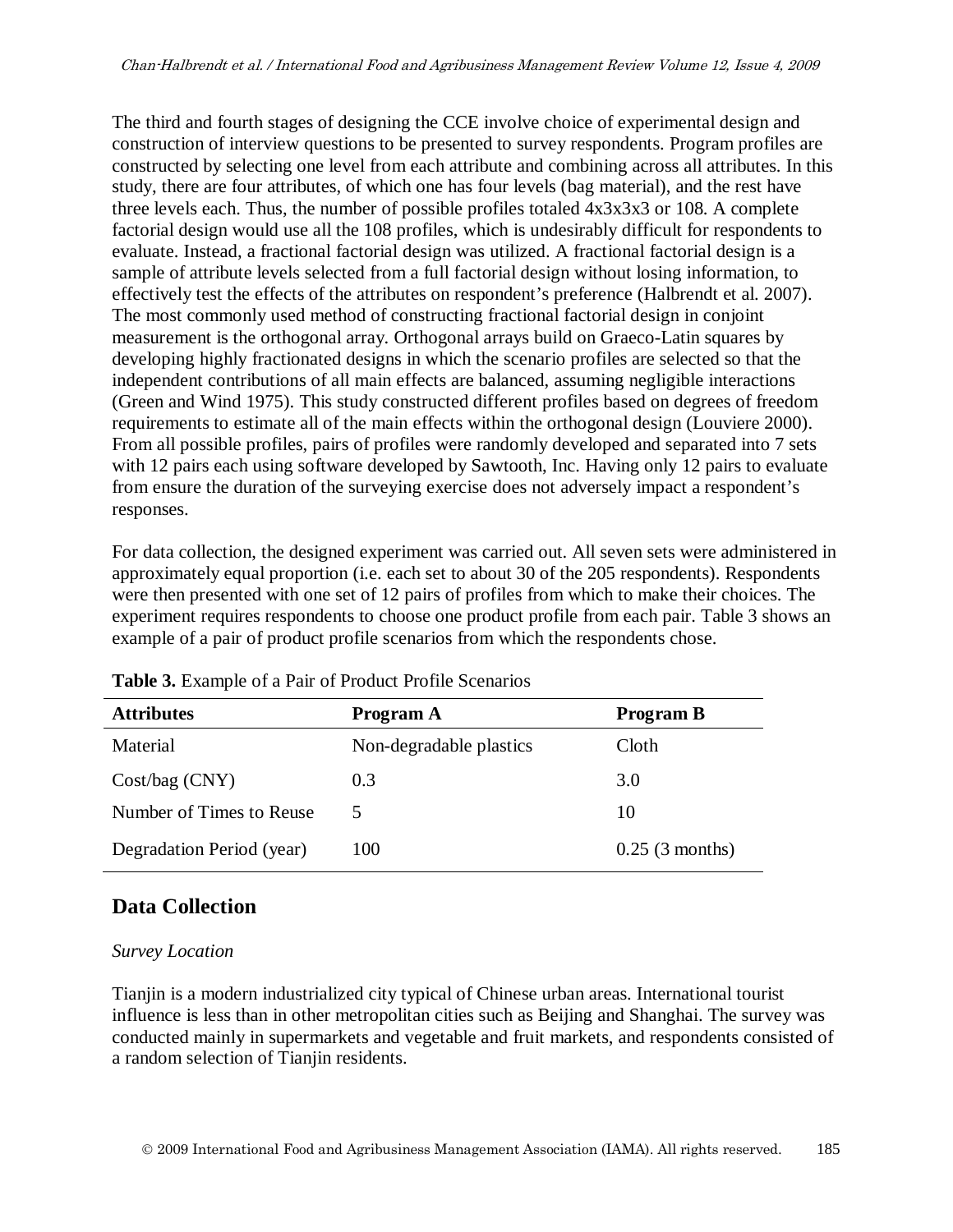| District, City of Tianjin | <b>Survey Location</b>   | Sample size |
|---------------------------|--------------------------|-------------|
|                           | Renrenle Supermarket     | 30          |
| Nankai                    | Good Harvest Supermarket | 30          |
|                           | Carrefour Supermarket    | 30          |
| Hebei                     | Vanguard Supermarket     | 28          |
|                           | Milan Supermarket        | 27          |
| Heping                    | Vegetable Market         | 30          |
| Hedong                    | Vegetable Market         | 30          |
| <b>Total</b>              |                          | 205         |

**Table 4.** Survey Locations and the Respective Sample Size

#### *Sample Population*

Two hundred and five surveys were completed during 11 days from June 10th to June 20th, 2008. Every fifth person was selected to conduct the face-to-face interview. As almost everyone has experience using a shopping bag and has basic knowledge of the different bag materials, it was not difficult to explain our experiment and administer the survey. Table 5 shows the sociodemographics of respondents as compared with the Census data of Tianjin residents. In the survey, about 60.5% of the respondents were female and 39.5% were male, whereas the general population Tianjin is 49.6% female and 50.4% male. The gender distribution of the respondents has more females and does not exactly match the demographic characteristics of Tianjin. There were also more young respondents in the sample. Generally, in China, women and younger people shop more than men and older people. The household income of respondents is somewhat similar to the household income of Tianjin residents. Forty-eight percent of the respondents have a monthly household income less than 3,000 CNY, thirty-one percent have a monthly household income between 3,000 to 5,000 CNY, and twenty percent of the respondents have a monthly household income over 5,000 CNY. In comparison to the educational background of Tianjin residents, the respondents have the following training: Proportions of respondents possessing an elementary school diploma (19.0%) and junior high school diploma (31.7%), matched the demographic characteristics of the Tianjin population, while more respondents had high school diplomas (48.8%) and less had a college degree or above (0.5%). Typically more educated people do less shopping for food and dry goods for daily consumption. Overall, the survey respondents are shoppers from different socio-demographic background and in most instances matched well with Tianjin residents' profiles, except that they are younger and more respondents have a high school education.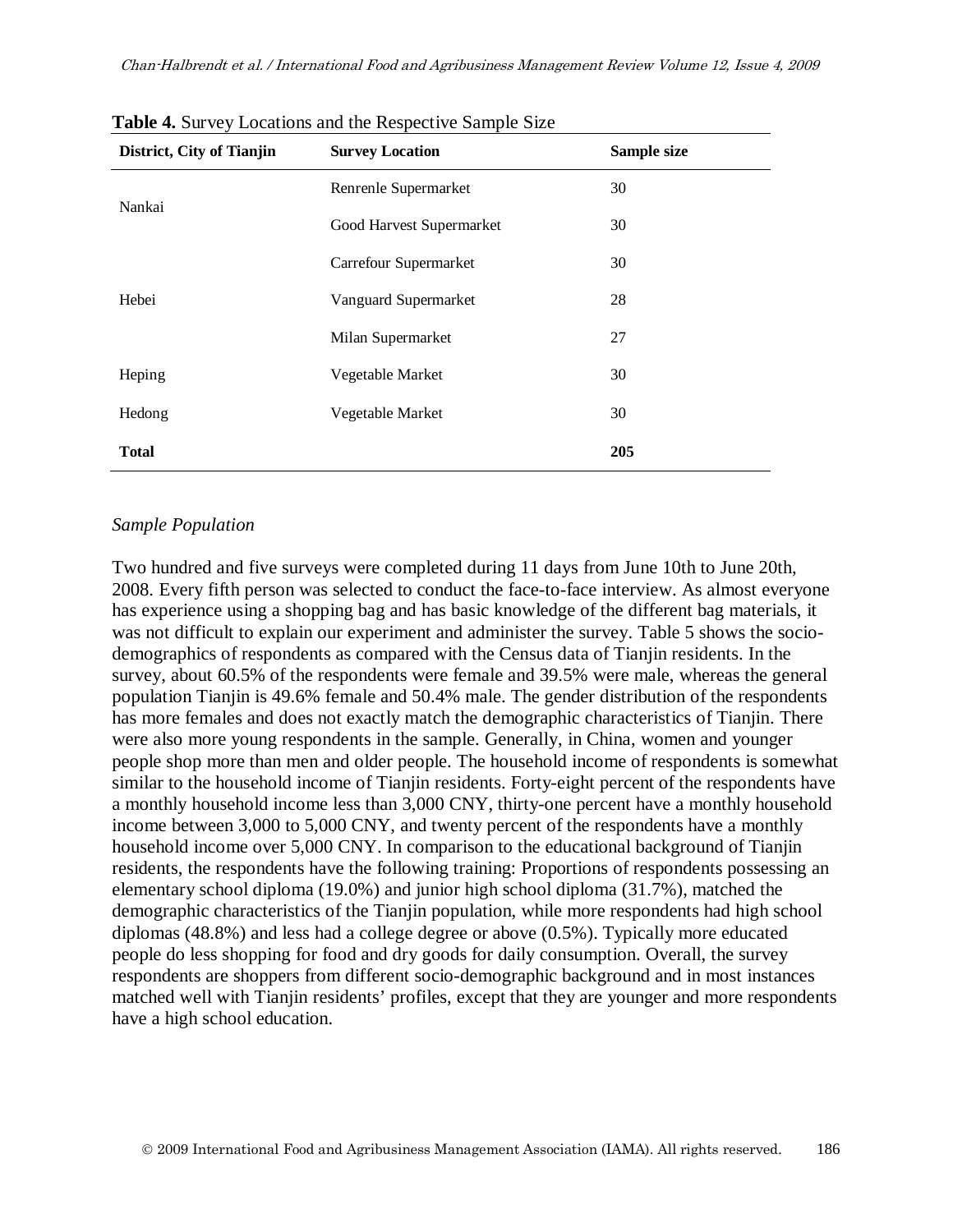|              |                            | <b>Survey Respondents (%)</b> | Tianjin residents (%) |
|--------------|----------------------------|-------------------------------|-----------------------|
| Gender       | Female                     | 60.5                          | 49.6                  |
|              | Male                       | 39.5                          | 50.4                  |
|              | 16-29                      | 41.9                          | 25.4                  |
|              | 30-39                      | $20.0\,$                      | 17.4                  |
| $\rm{Age^*}$ | 40-49                      | 17.1                          | 21.8                  |
|              | 50 and over                | 21.0                          | 35.4                  |
| Income       | $\lt \not\leq 3$ , 000     | 47.8                          | 40.0                  |
|              | ≥¥ 3,000 to < ¥5,000       | 30.7                          | 40.0                  |
|              | ¥ 5,000                    | 21.5                          | 20.0                  |
|              | Elementary school diploma  | 19.0                          | 21.9                  |
| Education    | Junior high school diploma | 31.7                          | 37.7                  |
|              | High school diploma        | 48.8                          | 21.9                  |
|              | College degree and above   | 0.50                          | 14.1                  |

|  |  |  | Table 5. Socio-demographics of Survey Respondents and Tianjin Residents. |
|--|--|--|--------------------------------------------------------------------------|
|  |  |  |                                                                          |

\*People under 16 were not interviewed because they are still in secondary school.

Source of Tianjin resident's data: Tianjin Census Book 2007 (ISBN 978-7-5037-5127-1/F 12427)

#### *Sample Size*

Based on an analysis of 21 CCE studies, Orme, (2006) concluded that increasing the number of choice sets for each respondent can obtain statistical gains similar to a greater number of respondents. Thus, Orme (2006) recommends that a general sample size range from 150 to 1,200 respondents. This study is based upon 205 surveys, which are within the range recommended by Orme's study, and each respondent was provided with 12 choice sets from which to choose.

### *Survey Instrument*

The survey questionnaire consisted of two sections. Section one was the set of 12 pairs of shopping bag profiles from which respondents choose. Section two consisted of questions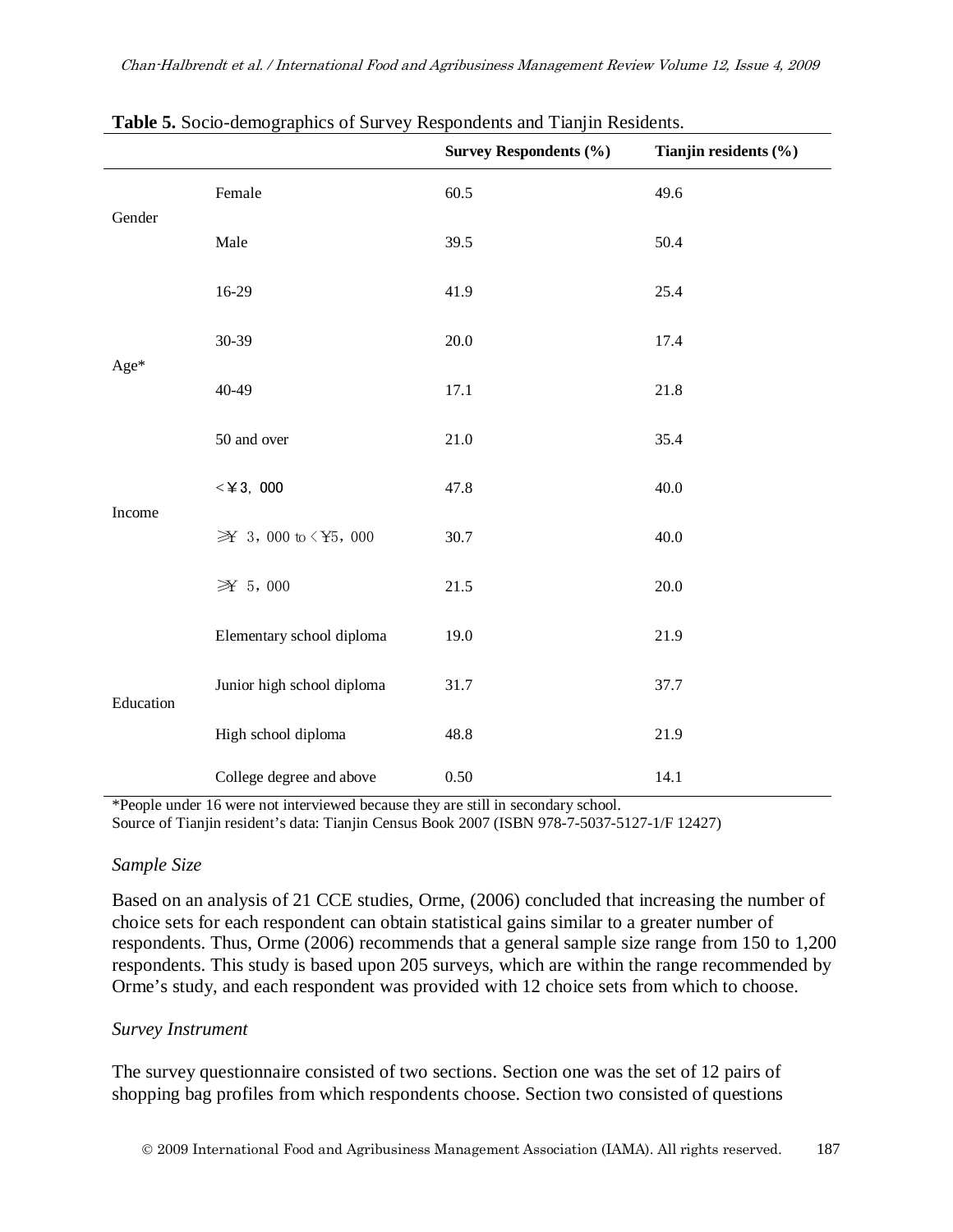regarding the respondents' socio-demographic and economic background such as age, income, education and other characteristics. Section one data provided the attribute-specific preferences. The data was analyzed using latent class analysis software Latent Gold Choice, Version 4.0 developed by Statistical Innovations Inc.

### *Survey Technique*

Data were collected using face-to-face interviews. To establish a minimum level of knowledge on the issue prior to conducting the survey, a brief description of the law banning plastic bags and its potential impacts was read to every respondent regardless of her/his knowledge of the law and its environmental impacts. Each respondent was then given 12 pairs of product profiles with differing levels of attributes and asked to select one from each pair. The response rate for the survey was 80%.

### *Conjoint Choice Model Using Latent Class Analysis (LCA) Approach*

Conjoint choice method using latent class analysis is an improvement on the traditional (i.e. one class) aggregated model. The standard aggregate model generally suffers from violations of the independence of irrelevant alternatives (IIA) problem, which distorts the predictions of market niches. Latent classes account for the different segments with different utility preferences and IIA holds true within each segment. This resolves the problem and improves market niche predictions. (Vermunt and Magidson 2000).

LCA is used to evaluate respondent choice behavior by capturing both observable attributes of choice and unobservable factors found in the heterogeneity of individuals' behavior (Greene and Hensher 2003; Milon and Scrogin 2006). In other words, respondents are placed into distinct classes (groups) based on their choices when answering the conjoint choice experiment questions. In LCA studies, the probability of making a specific choice among a pair of product profiles is based on the perceived value of product attributes, and covariates of respondents (such as respondent's age and income) (McFadden 1974). The value respondents placed on product attributes and respondents' socio-demographic factors were major factors evaluated in this study. In a conditional logit model, the probability (Pni) that individual n chooses profile i can be represented by the following equation (McFadden 1974):

(1) 
$$
P_{ni} = \frac{\exp(\eta X_{ni})}{\sum_{h=1}^{I} \exp(\eta X_{nh})}
$$

Where  $\eta$  denotes a scale parameter, usually normalized as 1.0.  $X_{ni}$  is the deterministic component that is assumed to be a linear function of explanatory variables. Equation (1) can be represented as equation (2) for LCA:

(2) 
$$
P_{ni} = \frac{\exp(\eta \beta Z_{ni})}{\sum_{h=1}^{I} \exp(\eta \beta Z_{nh})}
$$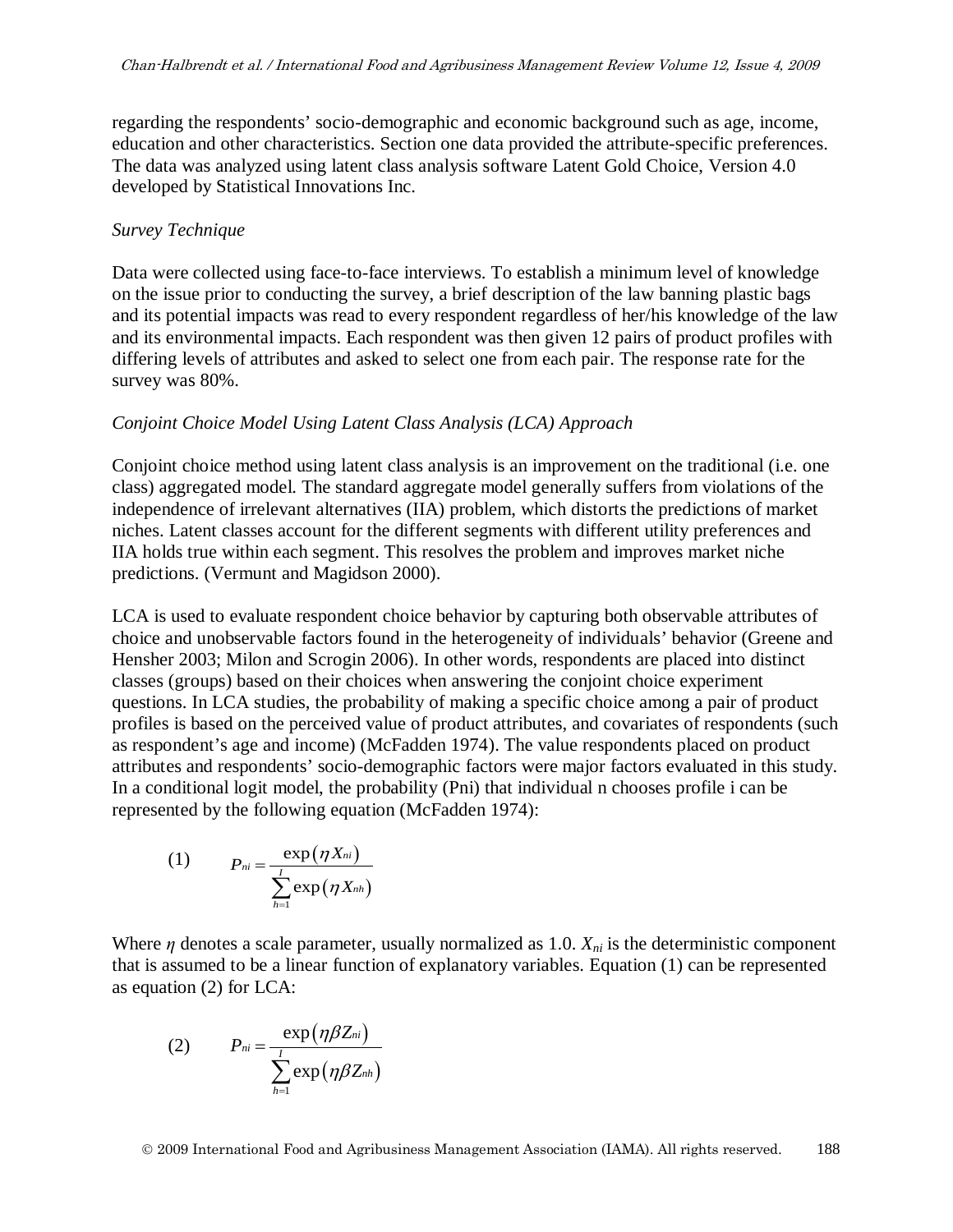Where  $Z_{ni}$  are explanatory variables of  $X_{ni}$ , including a profile-specific constant, product attribute of profile *i*, and socio-demographic factors of respondent *n*. *β* is a vector of estimated parameter coefficients.

In a latent class analysis, respondents are sorted into *M* classes (groups) in terms of individuals' choice of observable product attributes, and the unobservable heterogeneity among the respondents. The value of estimated parameter coefficient  $\beta$  is different from class to class because this parameter coefficient is expected to capture the unobservable heterogeneity among individuals (Greene and Hensher 2003). Then the choice probability of individual *n* belong to class  $m$  (m = 1, …, M) can be expressed as equation (3):

$$
(3) \qquad P_{ni+m} = \frac{\exp \left(\eta_m \beta_m Z_{ni}\right)}{\sum_{h=1}^{I} \exp \left(\eta_m \beta_m Z_{nk}\right)}
$$

Where  $\eta_m$  is the class-specific scale parameter and  $\beta_m$  is the class-specific estimated utility parameter.

The first step of the latent class analysis was to determine the optimal number of distinct classes for the dataset. Using the Bayesian Information Criterion (lowest BIC value for best results) first proposed by Schwartz (Schwartz 1978), it was shown that the five-class model was needed to provide the best grouping for the dataset.

#### **Results**

#### *LCA Model Specification*

The probability for individual *n* in class *m* choosing shopping bag *i* is measured by two types of characteristics: (1) shopping bag attributes, including cost (C), bag materials (M), number of reuse times (T) and time it takes to degrade naturally (D); and (2) individual socio-demographic factors, including age (A), gender (GE), household income (HI), education (ED) and household plastic bag consumption per week (CO). The preference model is specified in equation (4).

(4) 
$$
P(i) = f(C, M, T, D, A, GE, HI, ED, CO)
$$

where:

| P(i) | $=$ Probability of choosing product profile A vs. B, |  |  |
|------|------------------------------------------------------|--|--|
|      |                                                      |  |  |

- $C =$  Shopping bag cost, taking values of 0.3 CNY, 1.5 CNY, or 3.0 CNY.
- $M = T$ ypes of materials, biodegradable plastics, degradable plastics, paper, and cloth.
- $T =$  Number of reuse times, taking values of 1, 5 and 30.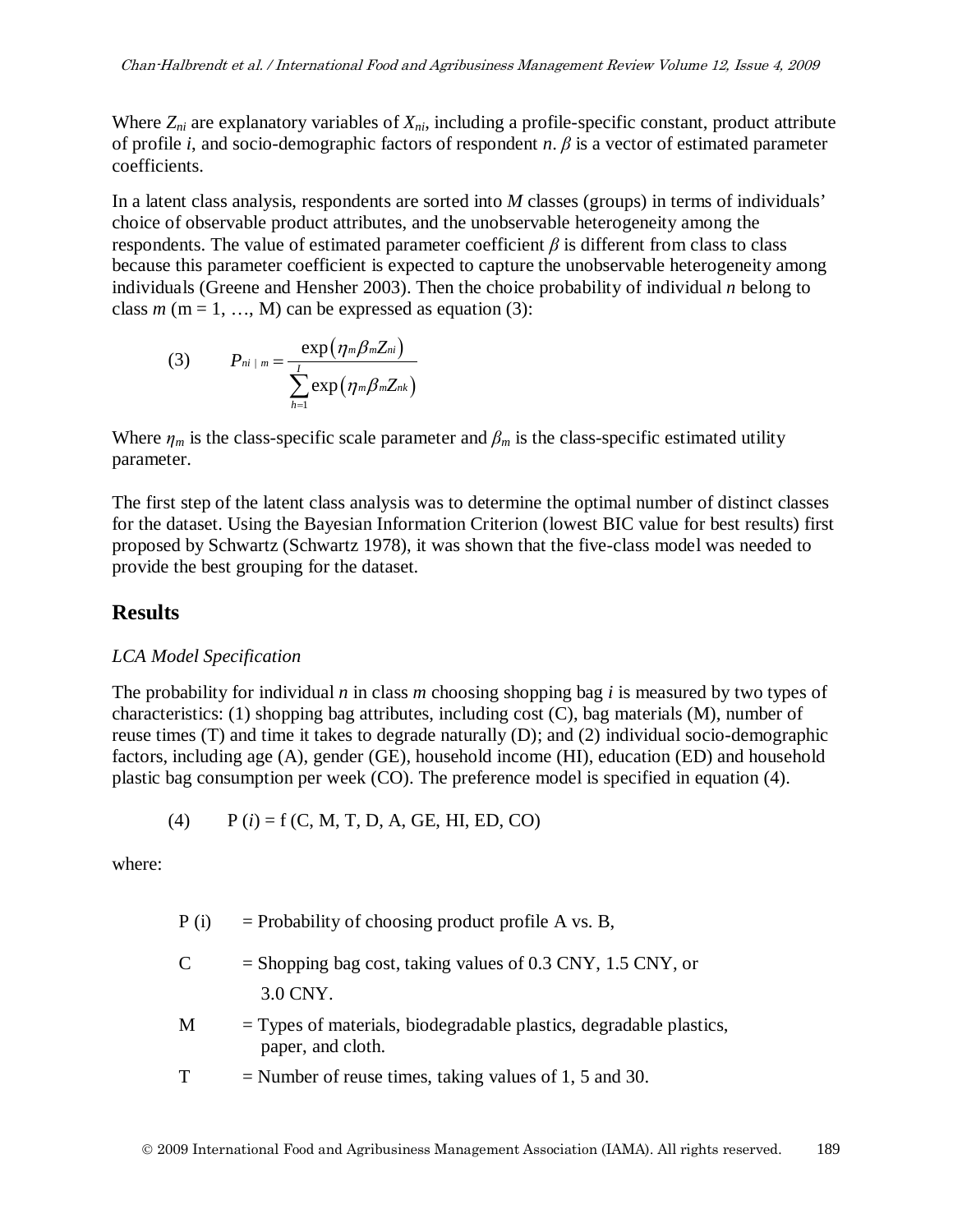| D         | $=$ Time it takes for the material to naturally degrade, taking the values<br>of 1.5 month, 3 months, and 100 years.                           |
|-----------|------------------------------------------------------------------------------------------------------------------------------------------------|
| A         | $=$ Age group: 16 to 18, 19 to 29, 30 to 39, 40 to 49, 50 and above.                                                                           |
| <b>GE</b> | $=$ Gender: Male or Female.                                                                                                                    |
| HI        | $=$ Household income group (per month) : <3,000 CNY, 3,000 to                                                                                  |
|           | 5,000 CNY, and $> 5,000$ CNY.                                                                                                                  |
| ED        | $=$ Educational attainment group: elementary school diploma, junior<br>high school diploma, high school diploma, bachelor degree and<br>above. |
|           | = Plastic bag consumption per week, per household: $\langle 10, 10 \rangle$ to 20,                                                             |

### **Latent Class Analysis**

The results in Table 6 show the estimated parameters, signs and their significance levels for each class. Of the four attributes shown, the significant attributes that determined the bag choice for

| <b>Attributes</b>          | Class 1     | Class 2     | Class 3     | Class 4     | Class 5     |
|----------------------------|-------------|-------------|-------------|-------------|-------------|
| Material                   |             |             |             |             |             |
| Cloth                      | 0.1483      | $-0.0064$   | 1.3825**    | $0.4491*$   | $-0.0624$   |
| Degradable plastics        | $0.2626**$  | $0.6057**$  | 0.0947      | 0.0918      | $-1.1506$   |
| Non-degradable<br>plastics | $-0.2565*$  | $-0.7898**$ | $-2.9304**$ | $-0.9790**$ | $-0.9627$   |
| Paper                      | $-0.1544$   | 0.1905      | $1.4533**$  | 0.4381      | $2.1756**$  |
| Cost                       | $-0.0971*$  | $-0.1378$   | $-0.1642$   | $-0.6943**$ | $-2.8350**$ |
| <b>Reuse Times</b>         | 0.0016      | $0.0442**$  | 0.0100      | $0.1278**$  | $0.0470*$   |
| Degradation                | $-0.0040**$ | $-0.0445**$ | $-0.0120**$ | $-0.0117**$ | $-0.0131$   |

**Table 6.** Parameter Estimates of the Five Classes

and  $>20$ .

\* significant at 0.05 level, \*\*significant at 0.01 level.

Class 1 are degradable plastics  $(+ sign)$  and non-degradable plastics  $(-)$ , cost  $(-)$  and degradation period (-). Therefore, Class 1 respondents prefer bags made of degradable material, lower cost, and less time for the material to degrade naturally. These signs are expected and significant at the 0.05 or 0.01 levels. For Class 2, the significant attributes found in this group are degradable  $(+)$ and non-degradable plastics (-), reuse times (+), and degradation period (-). Again, the signs are expected and they are all significant at the 0.01 level. Cost has the expected negative correlation in this class, but was not significant. Class 2 respondents prefer degradable plastics and bags that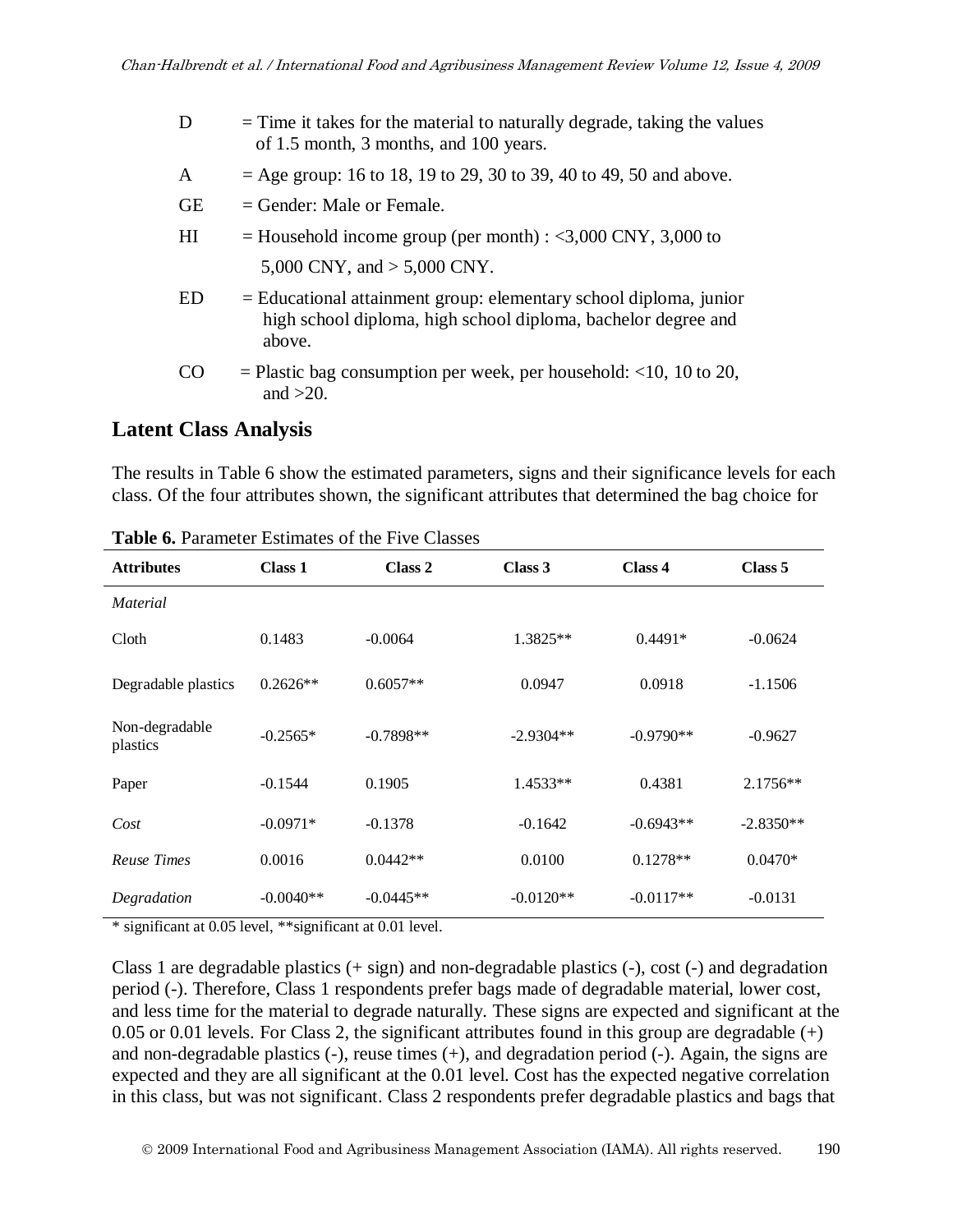can be used many times, and do not prefer non-degradable plastic bags that take a long time to degrade. Cost and bags made of either cloth or paper are not important for this group. For Class 3, the significant attributes are cloth (+), non-degradable plastics (-), paper (+), and time it takes to degrade (-). These parameters are all significant at the 0.05 level. In Class 4, all parameters except for degradable plastics and paper are significant and have the expected signs. Class 5 respondents do not prefer high cost (-). They prefer paper (+), and higher number of times the bag can be reused (+). These parameters are significant at the 0.05 or 0.01 level.

A relative attribute importance (RI) test for all the attributes was calculated to determine their rankings within each class (Table 7). Calculating the relative importance of different program attributes is a way to examine the weight the public places on each attribute. In this case, the RI of the four program attributes, Cost (C), Type of Material (M), Number of Reuse Times (T), and Time it takes to Degrade (D), was examined for each class. The methodology of estimating the RI is detailed in the article by Halbrendt et al (1995).

Denote *i* as an attribute, and the relative importance of attribute  $i$  ( $\text{RI}_{i}$ ) is measured by the ratio of the range of utility change estimates of different levels of the attribute  $i$  (UR<sub>1</sub>) over the sum of such ranges for all attributes of the product  $\sum_{n} U_{R}$ 

$$
RI_i = 100 \times \frac{UR_i}{\sum_{i=1}^{n}UR_i}
$$

where,  $\mathbf{R} \mathbf{I}_i$  is the relative importance of attribute i,  $\mathbf{U} \mathbf{R}_i$  is the utility range of attribute i.

| <b>Program Attributes</b>          | <b>Class 1</b>           | Class 2         | Class 3                   | Class 4          | Class 5                   |
|------------------------------------|--------------------------|-----------------|---------------------------|------------------|---------------------------|
| Material<br>Cost                   | 42.29%<br>21.35%         | 18.62%<br>4.97% | 69.36%<br>7.02%           | 17.46%<br>22.91% | 24.36%<br>56.05%          |
| <b>Times</b>                       | 3.67%                    | 17.10%          | 4.6%                      | 45.32%           | 9.98%                     |
| Degradation                        | 32.69%                   | 59.31%          | 19.02%                    | 14.31%           | 9.61%                     |
| Significant Socio-<br>demographics | All ages<br>except 40-49 | Ages 16-18      | <b>Not</b><br>significant | Ages 40-49       | <b>Not</b><br>significant |
| % of Respondents                   | 30.30                    | 26.60           | 19.10                     | 16.24            | 7.76                      |

**Table 7.** Relative Importance of Each Class in Percent and Significant Socio-demographics

Respondents in the same class share similar utility, however, each class put different weights on each attribute. In order to find out the respondent characteristics of each class, we evaluated the significant socio-demographic information according to the classes. The only significant demographic variable is age, which is so for three out of the five classes. This signifies that age has a large influence on consumer preferences for shopping bag attributes. Below is the summary of the results of each class by attribute importance and age.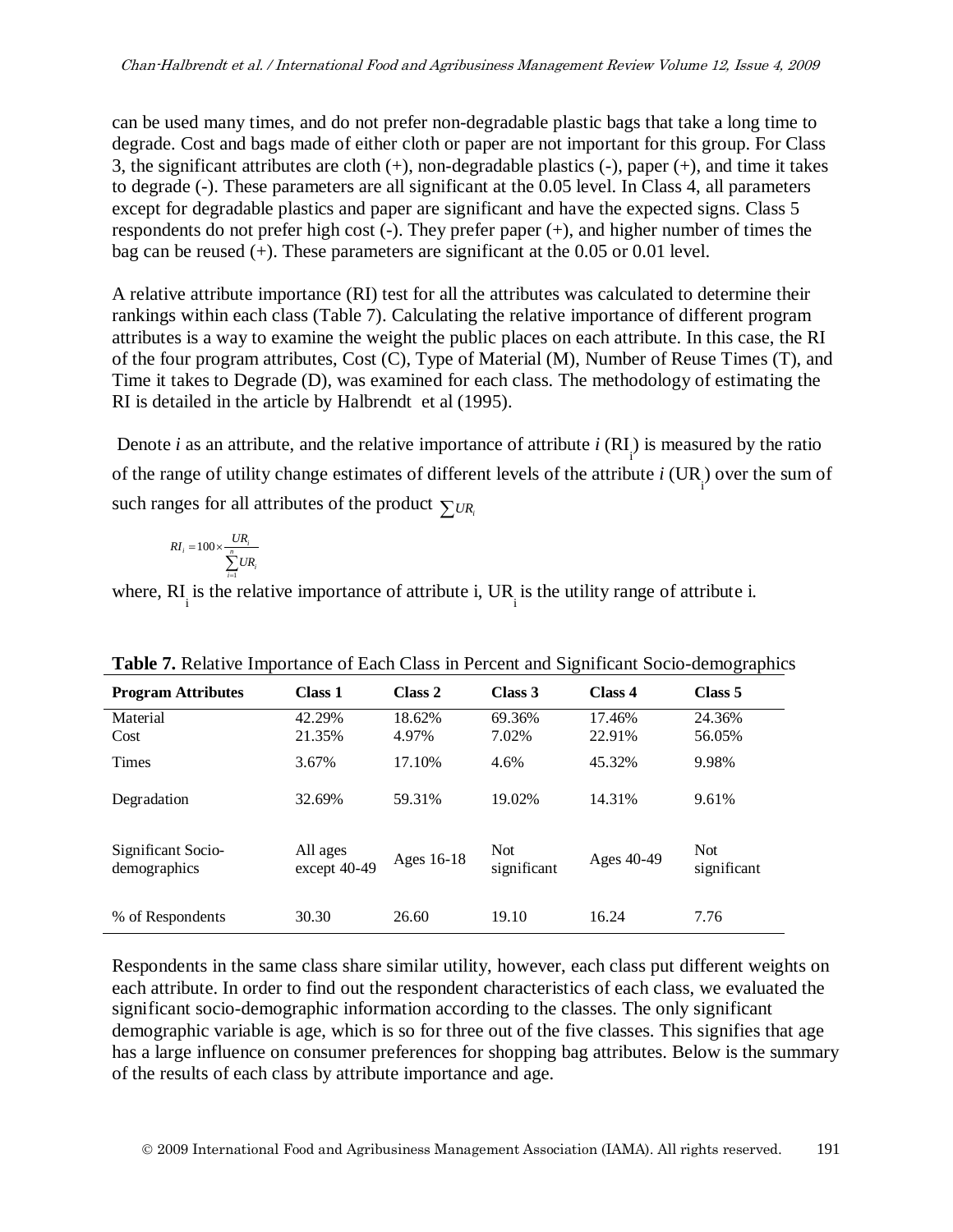*Class 1* is the largest group with 30.30% of the respondents. Respondents in this group are less likely to be between ages of 40-49. This is the *'degradable plastics'* group. They prefer degradable plastic bags, favoring materials (42.29% relative importance), which degrade quickly and are low cost (21.35%).

*Class 2* is the environmentally conscious, *'idealist'* and younger age group, with 26.59% of the respondents. The respondents from this class mainly come from residents aged between16-18 and they place a significant weight on how long it takes for the bags to degrade naturally in a landfill (59.31% relative importance) with little regard to cost (4.97%).

*Class 3* places the type of material as the most important decision attribute, with 19.10% of the respondents. Respondents in this class place about 70% of the weight on the type of material used to make the bags. They prefer paper and cloth bags and are generally less concerned with the number of times the bags can be reused or the cost of the bag. This is the *'no plastics'* group.

*Class 4* has 16.24% of the respondents. Respondents in this class are between ages 40-49. They are the *'practical'* consumption group who care much about the number of times the bags can be reused (45.32% relative importance). They also place importance on the cost (22.91%). The consumers in this group generally are the principal wage earners in their families. This group shops frequently and prefers cloth bags, which can be reused numerous times.

*Class 5* is the *'cost conscious'* group, with 7.76% of respondents. Cost is the most important attribute of their choice (56.05% relative importance), followed by the type of material used to make the bags (24.36%). They prefer paper bags and care less about the degradation time  $(9.61\%)$  and reuse times  $(9.98\%)$  of the bags.

## **Valuation of Alternative Materials Used to Make Environmentally Friendly Bags using Expenditure Equivalent Index (EEI)**

One of the purposes of this study is to examine respondents' willingness to pay for alternative materials, which would have environmental and economic implications. Holding other attributes and their levels constant while independently changing the significant bag materials for each class, the expenditure equivalent index (EEI) of this attribute can be estimated. EEI is used to measure the change in price corresponding to the change in product attribute, which in this study is the bag material (Payson, 1994).

This study uses equation (5), which was developed by Payson (1994), to calculate the EEI of alternative materials for the five classes.

(5) 
$$
E E I_j = 1 - \frac{\sum_{j=1}^J \beta_j B_j}{\theta C}
$$

Where,  $\beta_i$  is the estimated parameter for the attribute *j*,  $B_i$  is the change of the levels in the attribute *j*,  $\theta$  is the estimated parameter for cost, and *C* is the base level of cost. In this case, the base level of cost is 0.3 CNY, which is the cost of non-degradable plastic bags. Using the baseline as a comparison, the EEI shows the proportional changes in respondents' average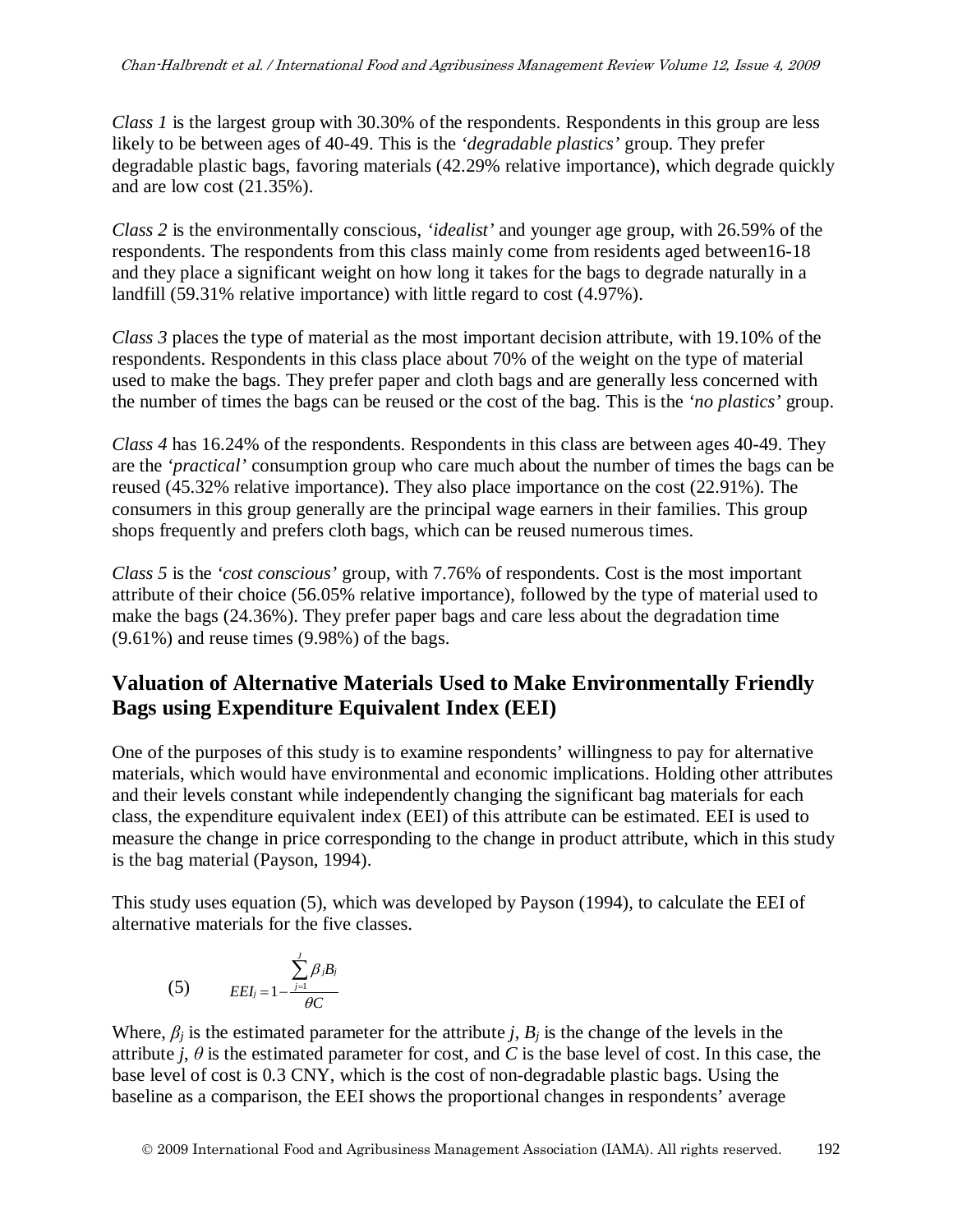willingness to pay (WTP). Thus, a respondent's WTP for alternative materials, which have corresponding environmental implications, can be calculated by multiplying the EEI with base cost of 0.30 CNY. The results are presented in Table 8.

| <b>Attributes</b>                             | ---<br><b>Class 1</b> |            | -- 0<br>Class 2 |            | Class 3 |            | - 0- -<br><b>Class 4</b> |            | Class 5    |            |
|-----------------------------------------------|-----------------------|------------|-----------------|------------|---------|------------|--------------------------|------------|------------|------------|
|                                               | <b>EEI</b>            | <b>WTP</b> | EEI             | <b>WTP</b> | EEI     | <b>WTP</b> | EEI                      | <b>WTP</b> | <b>EEI</b> | <b>WTP</b> |
| Non-<br>Degradable<br>Plastics<br>(Base case) | 1.00                  | 0.30       | 1.00            | 0.30       | 1.00    | 0.30       | 1.00                     | 0.30       | 1.00       | 0.30       |
| Degradable<br>Plastics                        | 10.01                 | 3.00       | 15.65           | 4.70       |         |            |                          |            |            |            |
| Paper                                         |                       |            |                 |            | 30.50   | 9.15       |                          | $- -$      | 3.56       | 1.07       |
| Cloth                                         |                       |            |                 |            | 29.07   | 8.72       | 3.16                     | 0.95       |            |            |

**Table 8.** WTP for Shopping Bags Made with Alternative Materials to Non-degradable Plastics

**Note**. -- means that WTP was not calculated as the parameter for this material in the specific class was not significant.

The baseline bag used for EEI calculation is the current non-degradable plastic bag at 0.3 CNY per bag that can be reused 3 times, and takes a long time to degrade. The table shows that Class 1 and Class 2 are willing to pay more for degradable plastic bags, Class 3 and Class 5 are willing pay more for paper bags, and Class 3 and Class 4 are willing to pay more for cloth bags. The table also shows that for degradable plastic bags, the range of additional WTP per bag is from 3.0 to 4.7 CNY. For cloth bags, the range of WTP is from 0.95 to 8.72 CNY, and for paper the WTP range is from 1.07 to 9.15 CNY. The WTP range is largest for paper, followed by cloth and then degradable plastics, which has a much smaller range. Class 3, the *'no plastics'* group, stands out as the group of respondents that are willing to pay a lot for cloth and paper bags. Since the degradable plastics material is not significant in this class, it be can considered that respondents in this class do not care for plastics whether they are degradable or not. Also, it appears that certain consumers are willing to pay at least 1.0 CNY more for cloth or paper bags. Finally, degradable plastic bags are quite popular with a large segment of the population, as 56% of the respondents are willing to pay between 3.00 to 4.7 CNY more per bag. From these results, manufacturers can compare the WTP with their own production costs to decide which alternative materials would be best for producing an environmentally friendly bag, while also targeting the right market and continuing to make a profit.

## **Conclusions**

The results of this study can provide crucial information to bag manufacturers and marketers, who should capitalize on the market information provided to maximize their revenues. Specifically, the age factor has a large influence on consumer preferences for the type of shopping bags Chinese consumers buy or use. As a producer and marketer of bags, it might be a good strategy to discover where the different age groups shop. Large modern shopping malls are often frequented by the younger generations, who, according to this study, clearly prefer biodegradable plastics. For a majority of the respondents, cost was negatively correlated, as was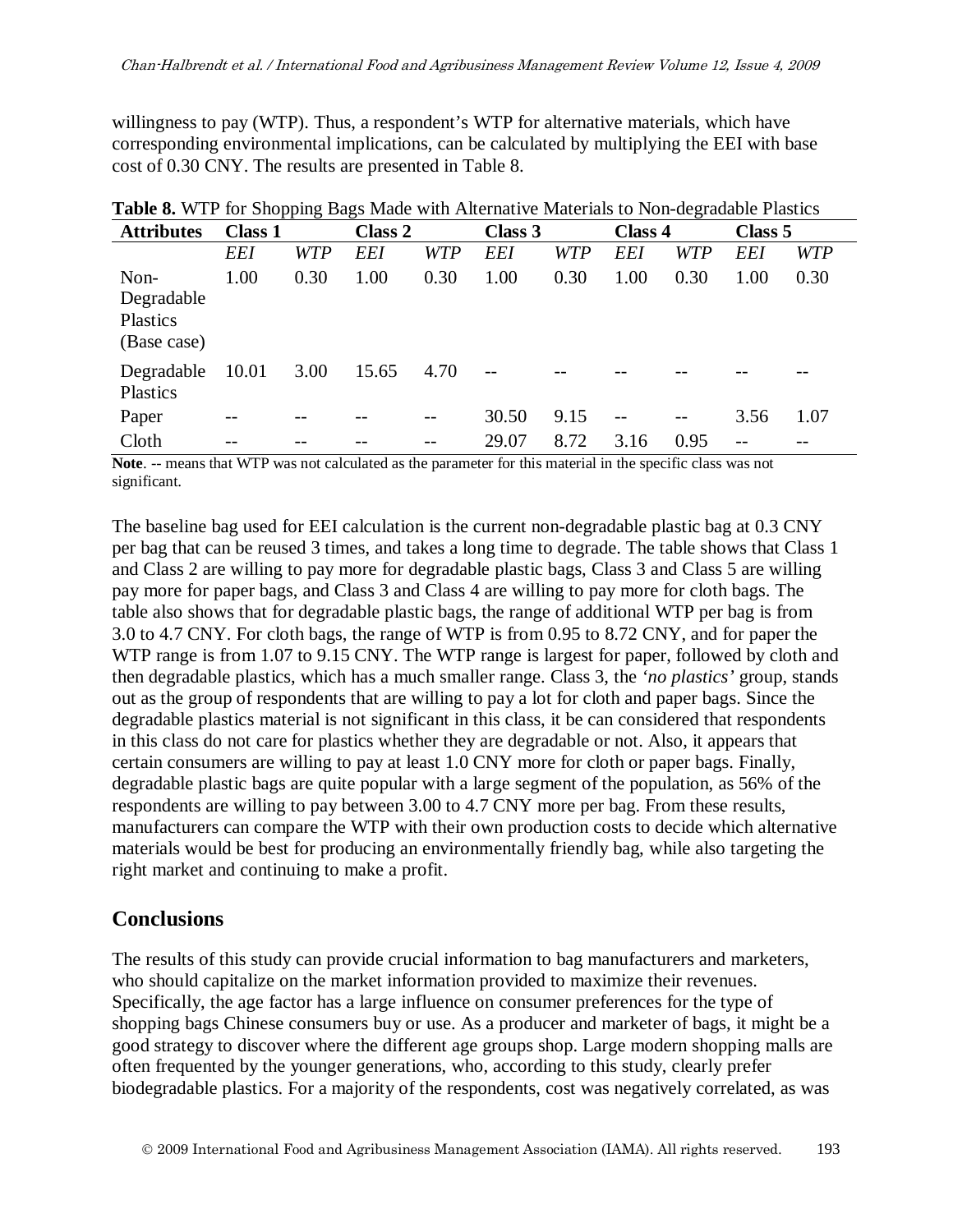expected. Thus, it is crucial for bag manufacturers who produce for large markets to be cost conscious, although it should be noted that some consumers might be willing to pay more if the bags are made of an environmentally friendly material. When thinking about producing bags using alternative materials, bag manufacturers should gauge the willingness to pay generated from this study against their production costs structure.

The implications of the results clearly emphasize the need to find a substitute for non-degradable plastic bags, particularly in light of the current ban on giving out free plastic bags at large retail stores. Due to the distinct characteristics of plastics (water-proof, easy to carry, etc), many people will choose degradable plastic bags as a replacement. For others, cloth or paper bags are a consideration. In fact, as cloth bags can be made from a wide range of patterns, it has become fashionable among young people to carry a self-designed cloth bag while shopping. Business people have also taken advantage of this trend by giving out free environmentally friendly shopping bags with advertisements and company logos on them. One thing is for sure: China's economy and environment will gain from using less fossil fuels and switching to other types of materials to manufacture bags.

Until now, China's plastic bag ban has been carried out for more than a year with success. According to a recent report from China Chain Store & Franchise Association, consumption of plastic bags in China's supermarkets has been dramatically reduced by 66% (WWW.NEWS.CN). However, the current ban excludes thin bags used in open markets in the cities. Furthermore, although most supermarkets are located in large cities, we must not forget plastic bag consumption in rural areas, which contain 55% of the Chinese population (National Bureau of Statistics of China). Rural residents believe it is practical to use plastic bags for holding poorly packaged or unpackaged items such as fresh produce and cooked foods. Therefore, to promote using less plastic bags throughout China, the government must focus on adopting different strategies for open and rural markets such as closing down illegal plastic bag manufacturers; educating rural residents about the harmful effects of using plastics and encouraging people to carry reusable containers when they shop for fresh produce.

## **Acknowledgements**

The authors would like to thank Xie Ying for assisting with the data collection and comments on the paper; and to Jacqueline Halbrendt for assisting with reviewing the entire paper and make comments.

## **References**

- Adamowicz, W., J. J. Louviere, and Williams M. 1994. Combining Revealed and Stated Preference Methods for Valuing Environmental Amenities. *Journal of Environmental Economics and Management* 26:271-292.
- Adamowicz, Wiktor, Joffre Swait, Peter Boxall, Jordan Louviere, and Michael Williams. 1996. Perceptions versus Objective Measurement of Environmental Valuation. *Journal of Environmental Economics and Management* 32:65-84.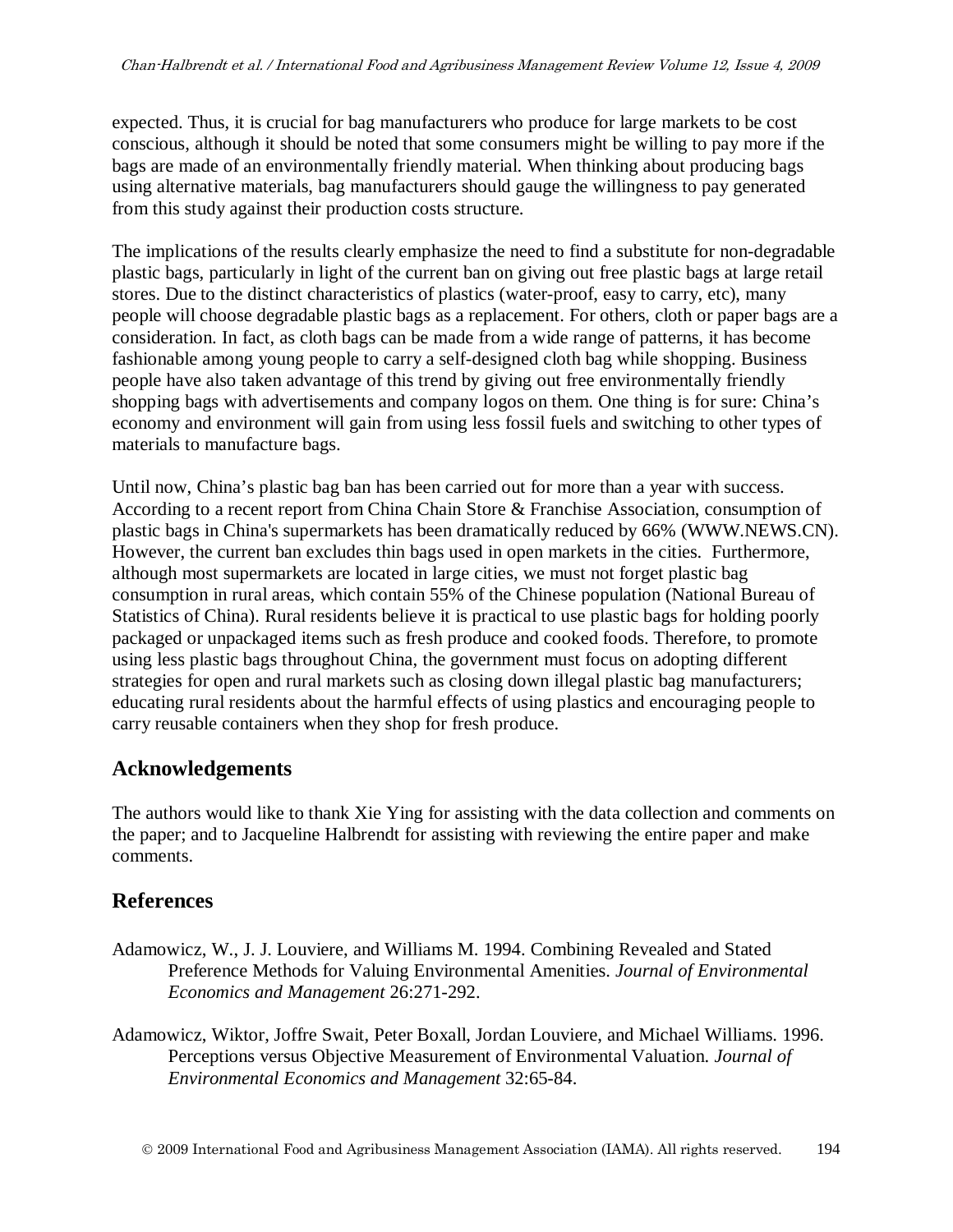- Biello, David. 2008. China Sacks Plastic Bags. *Scientific China*, [http://www.sciam.com/article.cfm?id=china-sacks-plastic-bags.](http://www.sciam.com/article.cfm?id=china-sacks-plastic-bags) (accessed August 7, 2008).
- Blamey, R., J. Bennett, J. Lounsbury, M. Morrision, and J. Rolfe. 1999. The use of policy labels in environmental choice modeling studies.
- *BNET BUSINESS NETWORK* . Italy set to ban non-biodegradable bags. [http://findarticles.com/p/articles/mi\\_hb5954/is/ain24069115.](http://findarticles.com/p/articles/mi_hb5954/is/ain24069115) (accessed July 16, 2008).
- Boxall, Peter C., Wiktor L. Adamowicz, Joffre Swait, Michael Williams, and Jordan Louviere. 1996. Ecological Economics. 18:243-253.
- Bullock, C. H., D. A. Elston, and N. A. Chalmers. 1998. An Application of Economic Choice Ex-periments to a Traditional Land Use: Deer Hunting and landscape Change in the Scottish Highlands. Journal of Environmental Management 52 (4):335-351.
- Cattin, P., and D. R. Wittink. 1982. Commercial Use of Conjoint Analysis. Journal of Marketing Research 46 (Summer):44-53.
- China Daily.2006. Hong Kong tremendously reduces plastic bag use. http://www.chinadaily.com.cn/china/2006-12/06/content\_751594.htm. (accessed June 2008).
- Environment Daily 1962. 2008. France to ban non-degradable plastic bags. http://plasticshoppingbagfree.org.nz/global-news/france-plan-ban-in-2005-for-2010
- Green, P. E., and Y. Wind. 1975. New Ways to Measure Consumers' Judgments. Harvard Business Review (July-August):89-108.
- Greene, W. H., and D. A. Hensher. 2003. A latent class model for discrete choice analysis: contrasts with mixed logit. Transportation Research Part B: Methodological 37 (8):681-698.
- Googobits. com. Plastic Bag Pollution. http://www.googobits.com/articles/p4-1604-plastic-bagpollution.html. (assessed July 13, 2009).
- Halbrendt, C. C., F. Yang, L. Thomas, and A. Pant. 2007. Analysis of farm household preferences in the management of invasive species: The case of Miconia in Hawaii. International Food and Agribusiness Management Review 10 (2):1-23.
- Halbrendt, C. K, F. F. Wirth, and G. F. Vaughn. 1991. Conjoint Analysis of the Mid-Atlantic Food-Fish Market for Farm Raised Hybrid Striped Bass. Southern Journal of Agricultural Economics 23:155-164.
- Halbrendt, C. K., Q. Wang, C. Fraiz, L. O'Dierno (1995). "Marketing Problems and Opportunities in Mid-Atlantic Seafood Retailing." American Journal of Agricultural Economics 77(5, Proceedings Issue (Dec)): 1313-1318.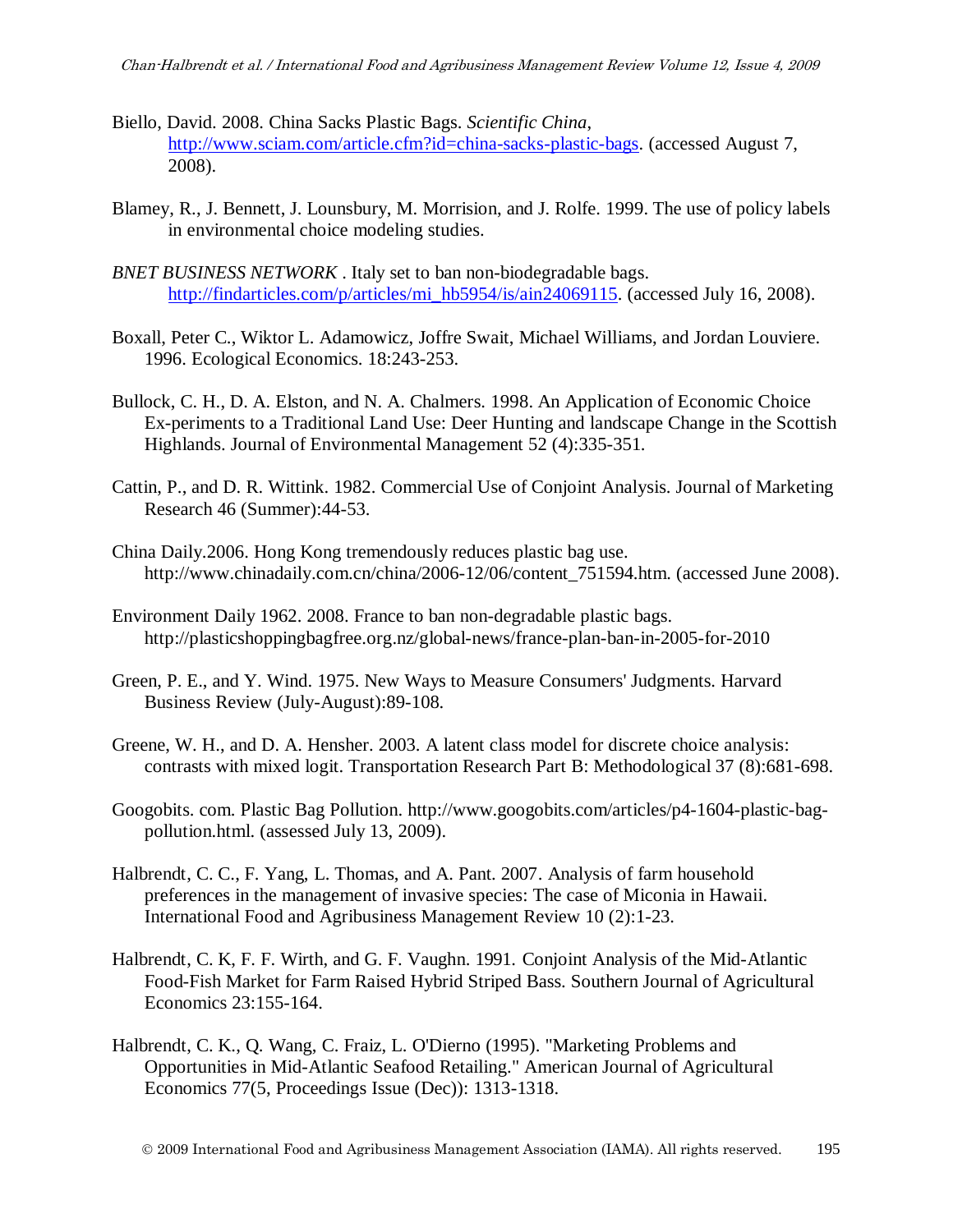Hanley, N., S Mourato, and E. Wright R. 2001. Choice Modelling Approaches: A Superior Alternative for Environmental Valuation? Journal of Economic Surveys 15 (3):435-462.

- Hensher, D. A. 1994. Stated preference analysis of travel chices: the state of practice. Transportation Research Part B: Methodological 21:107-133.
- Louviere, J. J., ed. 2000. State Choice Methods: Analysis and Application. Edited by D. A. Hensher and J. D. Swait: Cambridge University Press.
- Louviere, J. J., and G. G. Woodworth. 1983. Design and analysis of simulated consumer choice or allocation experiments: An approach based on aggregated data. Journal of Marketing Research 20:350-367.
- McFadden, D. S., ed. 1974. Conditional logit analysis of qualitative choice behaviour. Edited by Z. I., Frontiers in econometrics. New York: Academic Press.
- Milon, J. W, and D. Scrogin. 2006. Latent preferences and valuation of wetland ecosystem restoration. Ecological Economics 56 (2):162-175.
- National Bureau of Statistics of China. [http://www.stats.gov.cn/tjsj/.](http://www.stats.gov.cn/tjsj/) (accessed July 1, 2009).
- Notice of the State Council on limiting production, sales and use of plastic bags. [http://www.gov.cn/zwgk/2008-01/08/content\\_852879.htm.](http://www.gov.cn/zwgk/2008-01/08/content_852879.htm) (accessed April 20, 2008).
- Nzherald.co.nz. 2007. San Francisco votes to ban plastic bags. [http://www.nzherald.co.nz/section/2/story.cfm?c\\_id=2&objectid=10431325.](http://www.nzherald.co.nz/section/2/story.cfm?c_id=2&objectid=10431325) (accessed July 14, 2008).
- Orme, B. K. 2006. Getting Started with Conjoint Analysis: Strategies for Product Design and Pricing Research. Madison, USA: Research Publishers LLC.
- Payson, S. 1994. Quality measurement in economics : new perspectives on the evolution of goods and services. Aldershot, England: Brookfield, Vt.: Elgar.
- Schwartz, G. 1978. Estimating the Dimension of a Model. The Annals of Statistics 5 (2):461- 464.
- Sohu.com. 2008. Experts: The plastic bag ban will reduce plastic bags by two thirds and the revenue charged from bags will be used to protest the environment. [http://news.sohu.com/20080109/n254535359.shtml.](http://news.sohu.com/20080109/n254535359.shtml) (accessed June 14, 2008).
- SolveClimate.Com. China Bags Plastic Habit. [http://solveclimate.com/blog/20080529/china](http://solveclimate.com/blog/20080529/china-bags-plastic-habit)[bags-plastic-habit.](http://solveclimate.com/blog/20080529/china-bags-plastic-habit) (accessed July 13, 2008).

Supermarkets are selling cloth bags in the face of the plastic bag ban. 2008. Tianjin Daily.